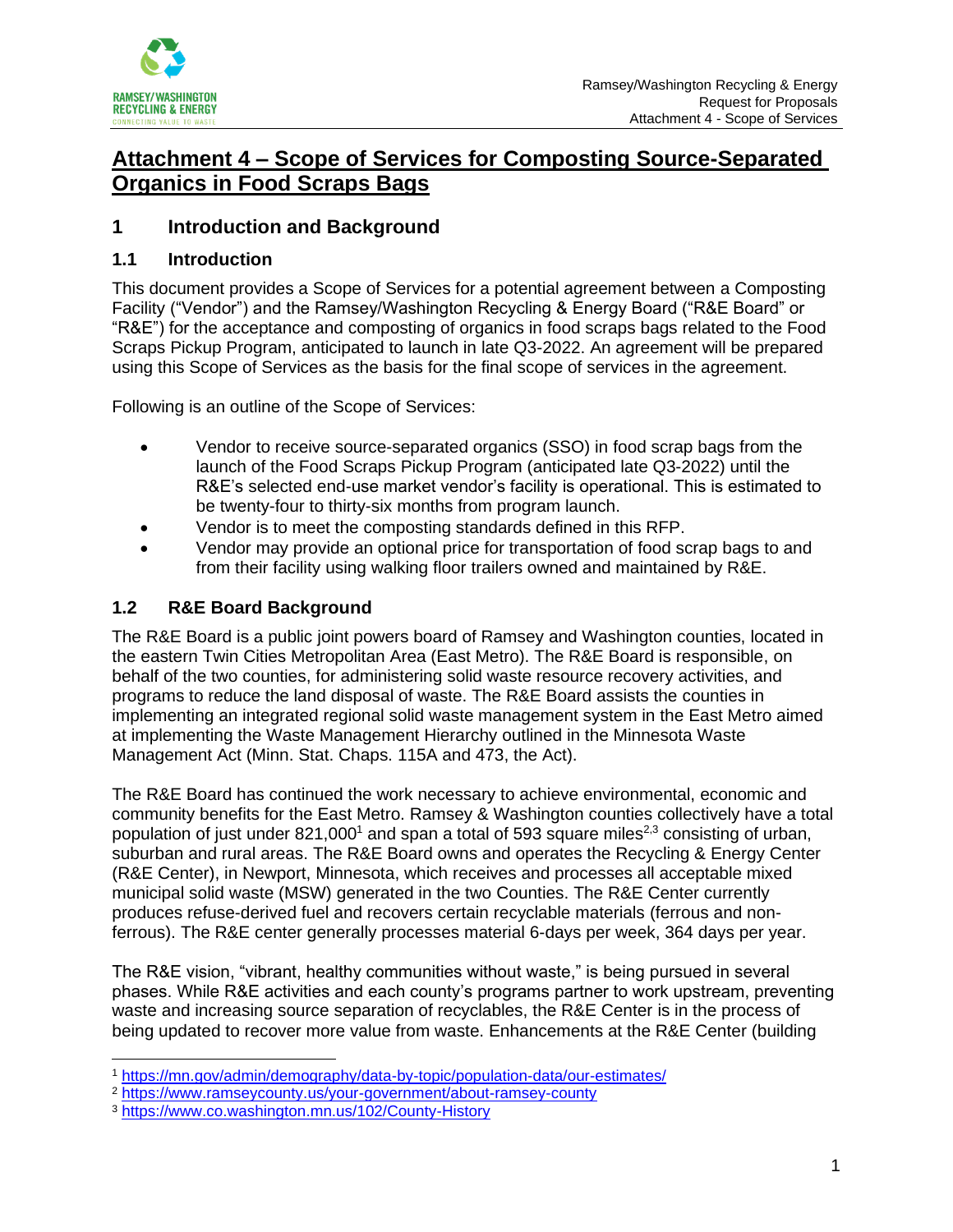

addition and additional equipment) are currently being installed and constructed to accommodate a new program to collect source-separated organics and enable the recovery of these high-value materials from trash using compostable food scrap bags. Details of the processing enhancements can be found [here.](https://recyclingandenergy.org/investing-in-the-future/)

# **1.3 Description of Organics Collection Using Food Scraps Bags**

The State of Minnesota has set a 75% recycling goal for the metropolitan area by 2030. Recent waste sorts show that food scraps (such as fruit peels, vegetable cuttings, eggshells, spoiled food, etc.) are approximately 25% by weight of MSW collected in Ramsey and Washington counties. When other organic wastes are included (like paper towels, cups and compostable cutlery), the total is close to 40%.

Businesses in Ramsey & Washington counties currently separate food scraps that are managed with composting, food recovery and food-to-livestock programs. Ramsey & Washington counties each offer a food scrap drop-off program for residents. A detailed list of currently acceptable and unacceptable organics materials for existing county drop-off programs are available at the following county website links.

- [Ramsey County Food Scraps Drop-Off](https://www.ramseycounty.us/residents/recycling-waste/collection-sites/food-scraps) Program website
- [Washington County Food Scraps](https://www.co.washington.mn.us/DocumentCenter/View/22788/Organics-Frequently-Asked-Questions) Drop-Off FAQs

The R&E Board is in the final planning stages to establish a system to collect source-separated food scraps and other organics from households and potentially small businesses in the two counties (hereafter referred to as "customers") using food scraps bags co-collected with MSW. This progress includes the installation of additional processing enhancement upgrades at the R&E Center to accommodate separation of food scraps bags. The new food scraps recycling program is anticipated to be launched in a phased approach to residents of Ramsey and Washington counties starting in late Q3-2022.

Ramsey and Washington county residents who opt into the program will be provided with 60 food scraps bags annually at no charge to the residents. The process of collecting, processing and transporting organics in food scraps bags is shown in Figure 1-1. Under later program implementation, small businesses will be able to procure food scraps bags and opt into the program. Food scraps and other compostable products are placed into these extra strong bags, which are then tied shut and placed into the customer's existing MSW receptacle (such as a dumpster or trash cart). Food scraps bags will then be sorted out of the MSW either at the R&E Center or transfer stations contracted to deliver material to the R&E Center. Food scraps bags will be certified compostable by the Biodegradable Products Institute**<sup>4</sup> .** 

<sup>4</sup> <https://bpiworld.org/Get-Certified>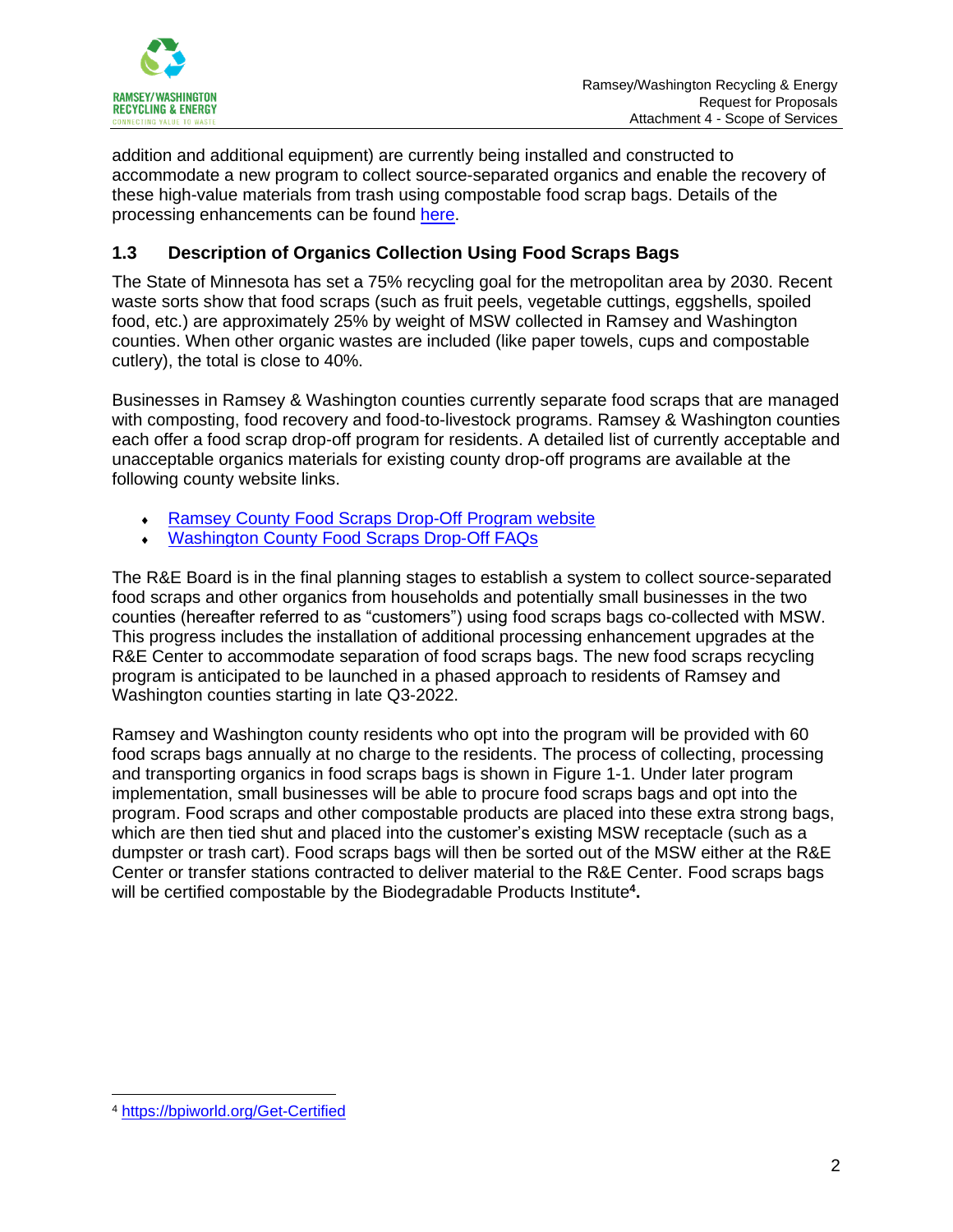

Figure 1 Food Scraps Bag Collection & Management Process





**Residents put food scraps** into "food scrap bags" and put them in their garbage cart for collection.

**Haulers collect the bags** along with the trash.



stations and the R&E

Center.



**Food scraps are recycled** at anaerobic digestion and/or compost facilities.

There are approximately 319,000 households in Ramsey and Washington counties. R&E estimates about 40% residential participation in the food scraps bag program at program maturity.

The voluntary, opt-in program is planned to be rolled out using a phased approach starting in late Q3-2022. Two sizes of food scraps bags will be available for customers to choose upon subscribing to the program.

Once delivered to the R&E Center, the food scrap bags will be removed from the MSW and placed in a walking floor trailer for delivery to a composting facility (initially) or an end use market (anaerobic digester).

# **2 Composting Source-Separated Organics in Food Scraps Bags Scope of Services**

# **2.1 Overview**

The R&E Board is seeking a qualified composting facility for the receiving and composting of SSO in food scrap bags as defined in the sections below.

# **2.2 Anticipated volumes**

The estimated annual volume of SSO food scrap bags to be considered for this scope of services are shown in Table 1. The number of tons are estimated using an anticipated phase approach to the roll out of the program with a 40% participation rate at maturity. The tonnage estimates also assume sixty bags per year for each participating household. The estimated growth period begins at the anticipated food scraps pickup program roll-out date anticipated in late Q3-2022.

This will not be a "put or pay" contract. The R&E Board will not guarantee minimum volumes of food scrap bags to be delivered.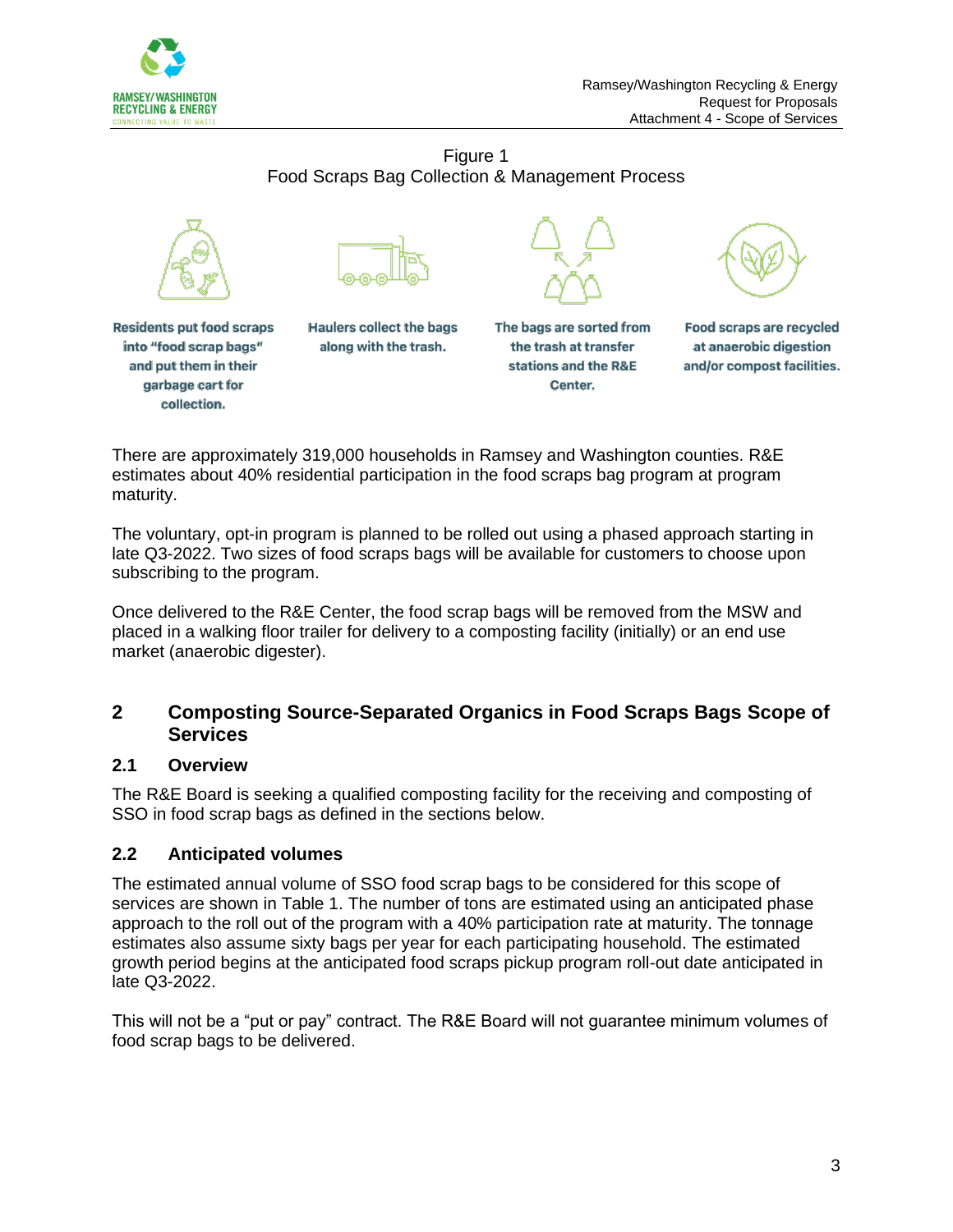

#### **Table 1**

#### **Total FSB Tonnage Estimates for Ramsey and Washington Counties** (Assuming a 5-year Growth Period to 40% Participation\*)

| Year         |          | <b>Estimated</b><br><b>Annual Volume</b><br>(Tons) |
|--------------|----------|----------------------------------------------------|
| 0            | $2022**$ | 286                                                |
| 1            | 2023     | 1,896                                              |
| $\mathbf{2}$ | 2024     | 28,201                                             |
| 3            | 2025     | 28,964                                             |
| 4            | 2026     | 29,726                                             |
| 5            | 2027     | 30,488                                             |
| $6 - 10$     | 2028     | 30,488                                             |

Assuming 5-year growth period to 40% participation.

\*\* 2022 year-end roll-out and partial year of service.

The R&E anticipates that the compost facility will need to be capable of accepting a walking floor trailer containing food scrap bags at a minimum frequency of weekly. The delivery schedule is anticipated to increase frequency as the program matures.

# **2.3 Required Composting Quality and Reporting**

Compost produced by the Composting Facility Vendor must meet all of the following standards:

- a) [MPCA Compost Facilities Rule 7035.2836](https://www.revisor.mn.gov/rules/7035.2836/) (All provisions.) If Compost Facility Vendor is not subject to MPCA rule, the applicable USEPA federal permit/license or state permit/license that requires equivalent standards to the MPCA rule shall apply<sup>5</sup>.
- b) Produce a Class I compost as defined in MPCA Rule 7035.2836, Subp. 6.A or Minnesota Department of Transportation (MNDOT), [Standard Specifications for](http://www.dot.state.mn.us/pre-letting/spec/2018/2018-spec-book-final.pdf)  [Construction,](http://www.dot.state.mn.us/pre-letting/spec/2018/2018-spec-book-final.pdf) 3890 - Compost: Grade 2<sup>6</sup>.
- c) [United States Composting Council's Seal of Testing Assurance \(STA\)](https://www.compostingcouncil.org/page/STA-Requirements) compost manufacturer certification program as specified in the most recent version of the U.S. [Composting Council STA Certified Compost Program Rules.](https://www.compostingcouncil.org/resource/resmgr/images/USCC_STA_Participant_Rules.pdf) The Composting Facility Contractor must remain currently certified and participating in the U.S. Composting Council's STA program throughout the term of the Contract.

<sup>5</sup> MPCA's Compost Facilities Rule, including provisions for composting of SSO, may take precedence over USEPA's sewage sludge biosolids disposal regulations: 40 (Code of Federal Regulations) CFR, Part 503 – Standards for the Use or Disposal of Sewage Sludge: [https://www.govinfo.gov/content/pkg/CFR-2018-title40](https://www.govinfo.gov/content/pkg/CFR-2018-title40-vol32/xml/CFR-2018-title40-vol32-part503.xml) [vol32/xml/CFR-2018-title40-vol32-part503.xml](https://www.govinfo.gov/content/pkg/CFR-2018-title40-vol32/xml/CFR-2018-title40-vol32-part503.xml) (including Appendix B). Composted biosolids can meet either a "Process to Significantly Reduce Pathogens" (PSRP/Class B) or a "Process to Further Reduce Pathogens" (PFRP/Class A) standard, depending upon the operating conditions maintained at the facility.

<sup>6</sup> MnDOT/s "Grade 2 Compost" allows source-separated organic material (SSOM) as a feedstock. Mn/DOT's "Grade 1 Compost" (derived from animal material and animal byproducts) does not allow SSOM as a feedstock.